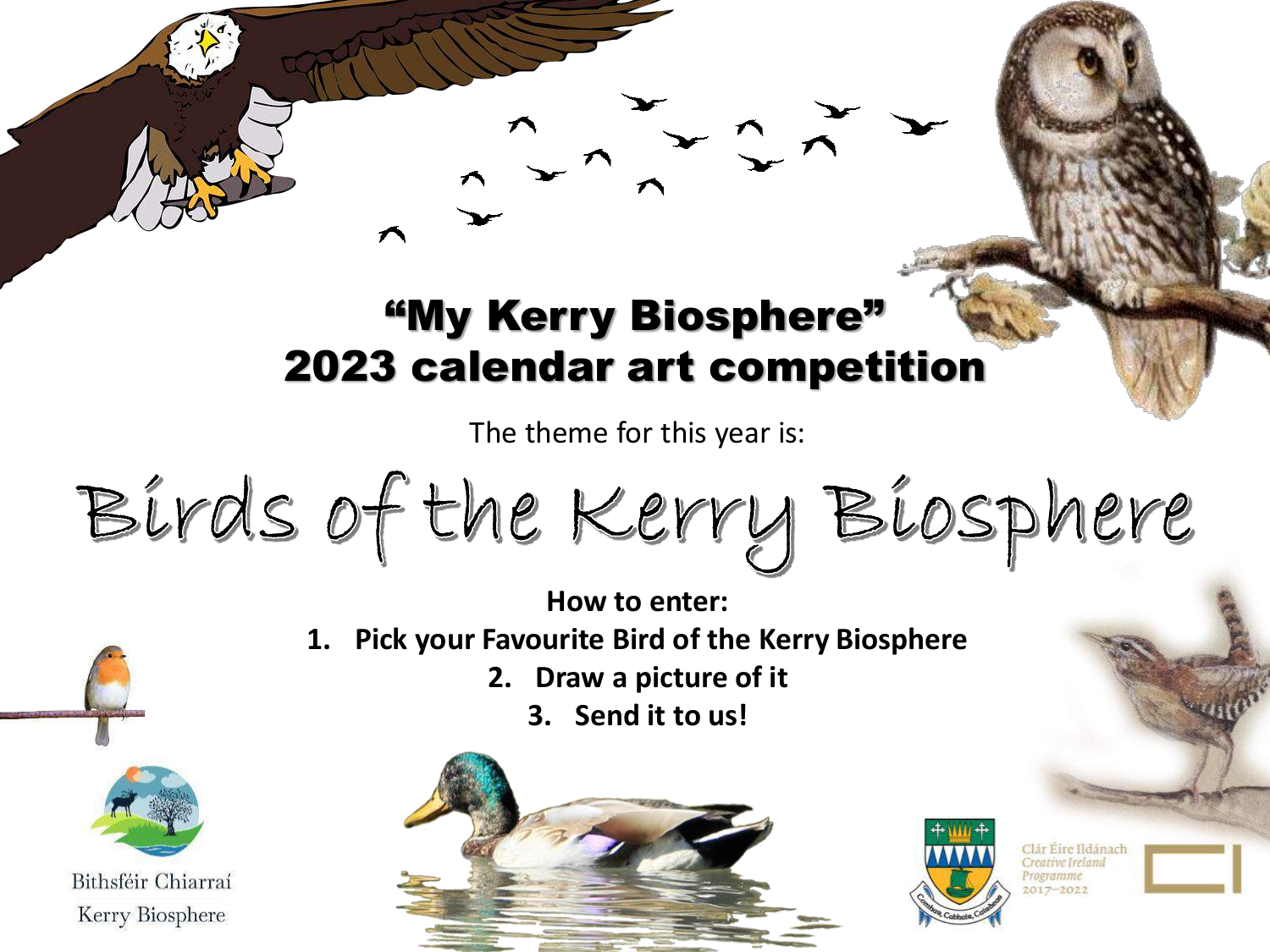## **The Rules…**

- Entries will be divided across four different categories. Individuals entry 1<sup>st</sup>-3<sup>rd</sup> class, individual entry 4<sup>th</sup>-6<sup>th</sup> class, group entry 1<sup>st</sup>-3<sup>rd</sup> class, group entry 4<sup>th</sup> -6<sup>th</sup> class.
- Entries must be submitted on A4 sized paper
- You must use a landscape orientation
- You must put the following details on each entry:
	- students name/group name,
	- class
	- school name
- You must submit the school contact form with each submission only one of these needed per class!
- Closing date for entries is April  $11<sup>th</sup>$  2022
- Entries must be sent by post to c/o Eleanor Turner, Reeks EIP office, The Old Barracks, Beaufort Village, Killarney, Co. Kerry, Ireland



Bithsféir Chiarraí Kerry Biosphere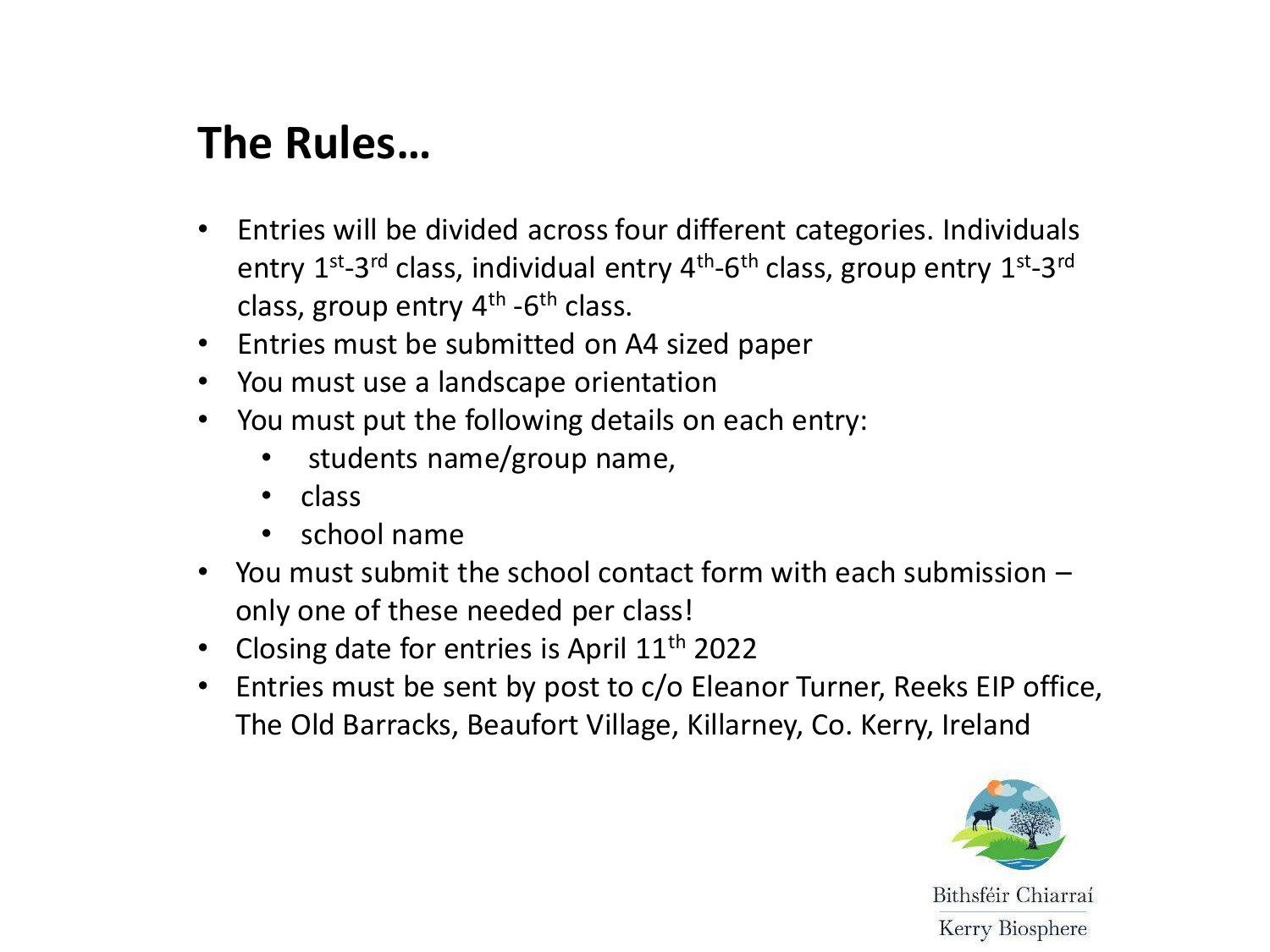

*'My Kerry Biosphere' Calendar art competition – Teacher contact form*

**School name:**

**Contact number:**

**Contact email:**

**Teachers Name:**

**Class:**

#### **Number of entries:**

*This form must be filled in and submitted along with all entries from your class.* Entries must be sent by post to: Eleanor Turner, Reeks EIP Office, The Old Barracks, Beaufort Village, Killarney, County Kerry.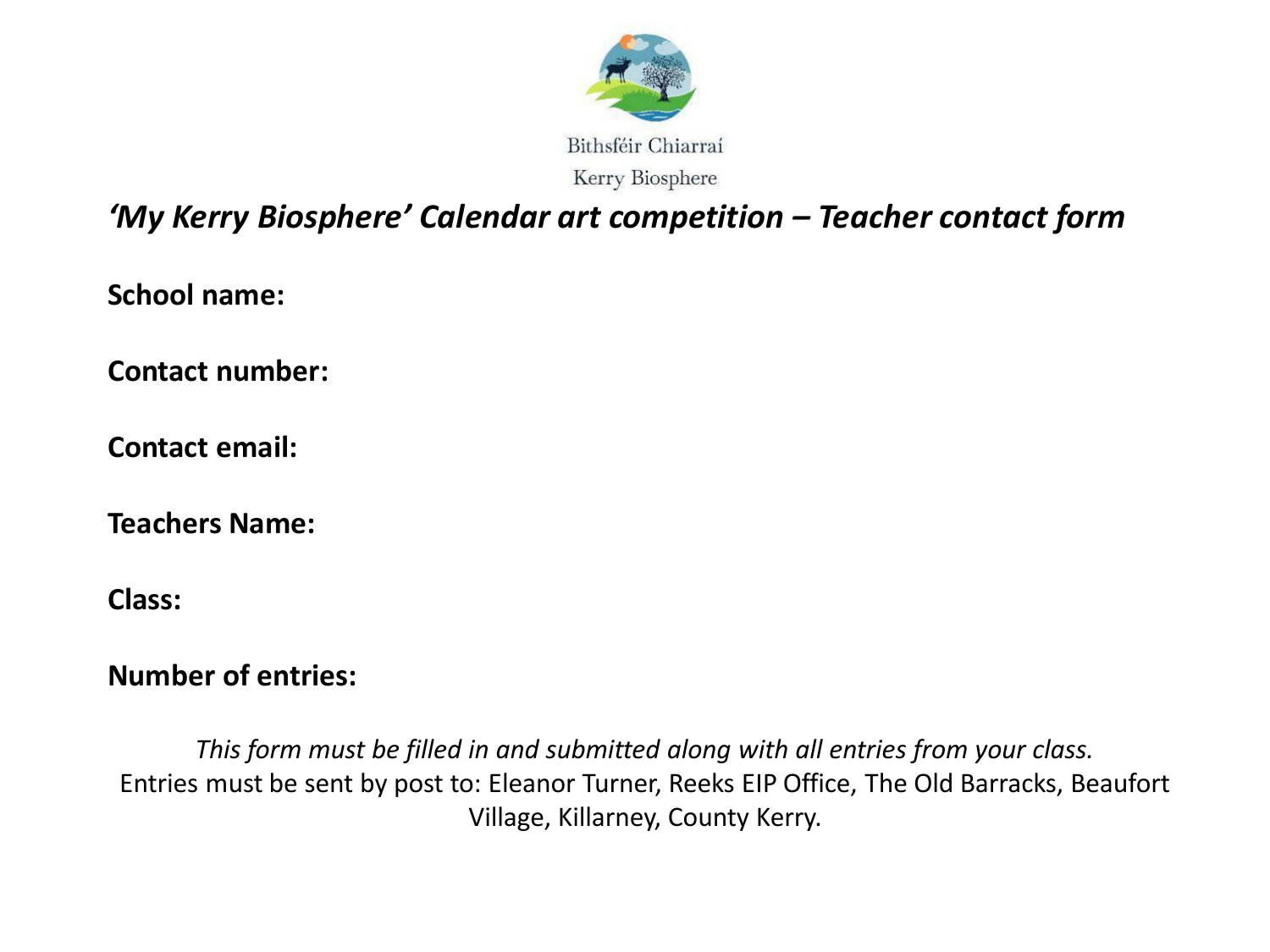Come along to our workshop on March  $15<sup>th</sup>$  to get some tips and tricks from artist Katie on how to draw birds.

Free to attend. Registration required.

# **BIRDS OF THE KERRY BIOSPHERE'**

Kerry Biosphere

**Online Art Workshop for Primary Schools** 

with



Katie O'Donoghue art

March 15th 10am-11am Suitable for 1st -6th class Register here:

https://bit.ly/birdsofthekerrybiosphere

SOUTH KERRY DEVELOPMENT<br>PARTNERSHIP CLG.



An Roinn Tithiochta, Rialtais Áitiúil agus Oidhreachta Department of Housing, Local Government and Heritage

Worried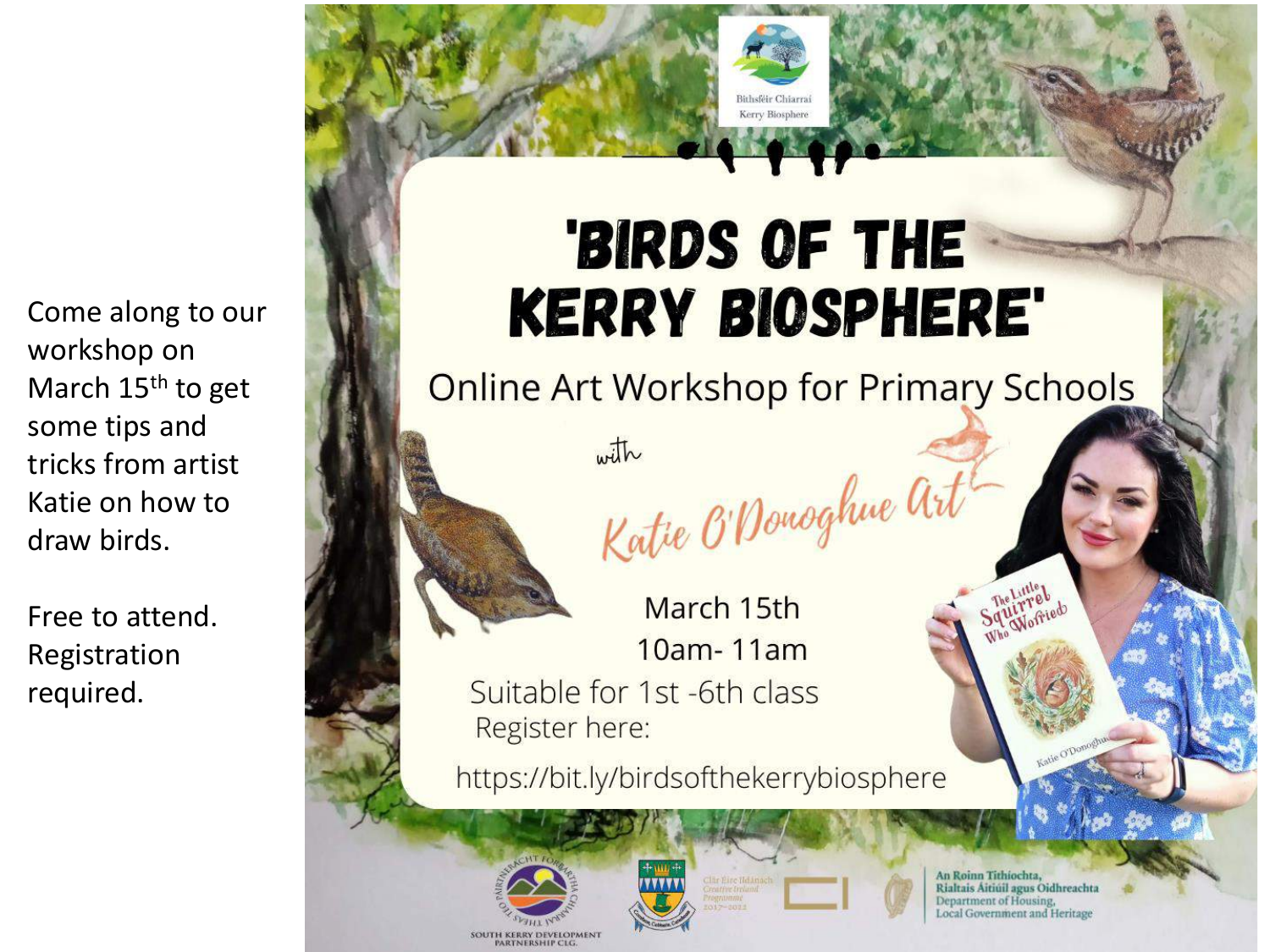**This Project has been supported by**:



Clár Éire Ildánach Creative Ireland Programme 2017-2022





#### SOUTH KERRY DEVELOPMENT PARTNERSHIP CLG.



Bithsféir Chiarraí Kerry Biosphere





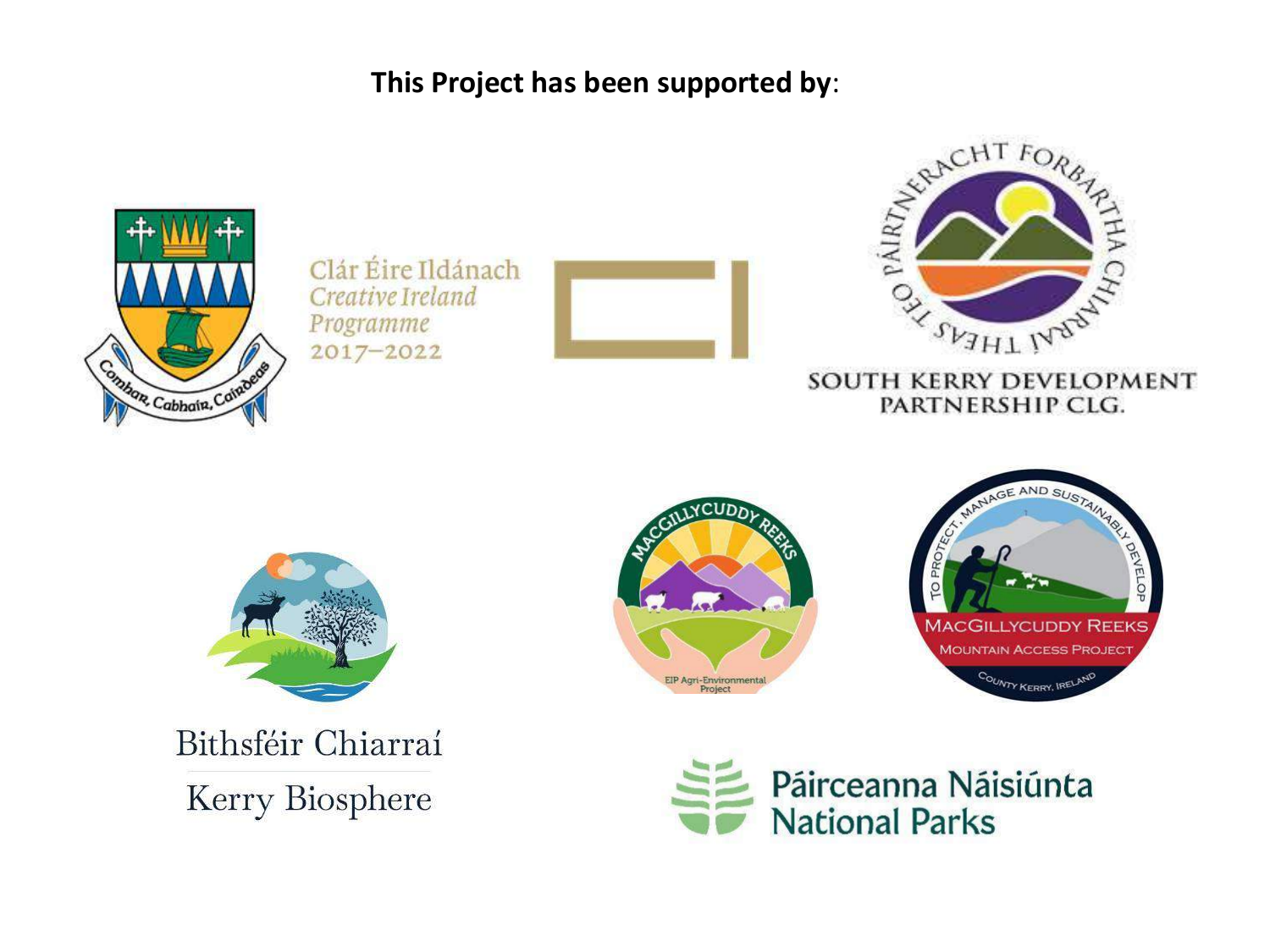## Useful Resources for lesson about Birds in the **Kerry Biosphere Reserve**

**Birds of the Kerry Biosphere online talk:** 

<https://youtu.be/eUgLeB74eWQ>

(the section on the birds of the Kerry Biosphere starts at 10minutes in and ends at about 35 minutes, this is followed by a Q and A session then the section on the Kery Eagle project starts at 50 minutes and end around 1hour 14 minutes in, this is followed by a Q and A session)

How to draw birds with Gordon Darcy – created by the Heritage Council Ireland

<https://www.youtube.com/watch?v=j4SNpoRSsZE>

The importance of Hedgerows for Birds:

[https://www.youtube.com/watch?v=g9MDO\\_5q25U](https://www.youtube.com/watch?v=g9MDO_5q25U)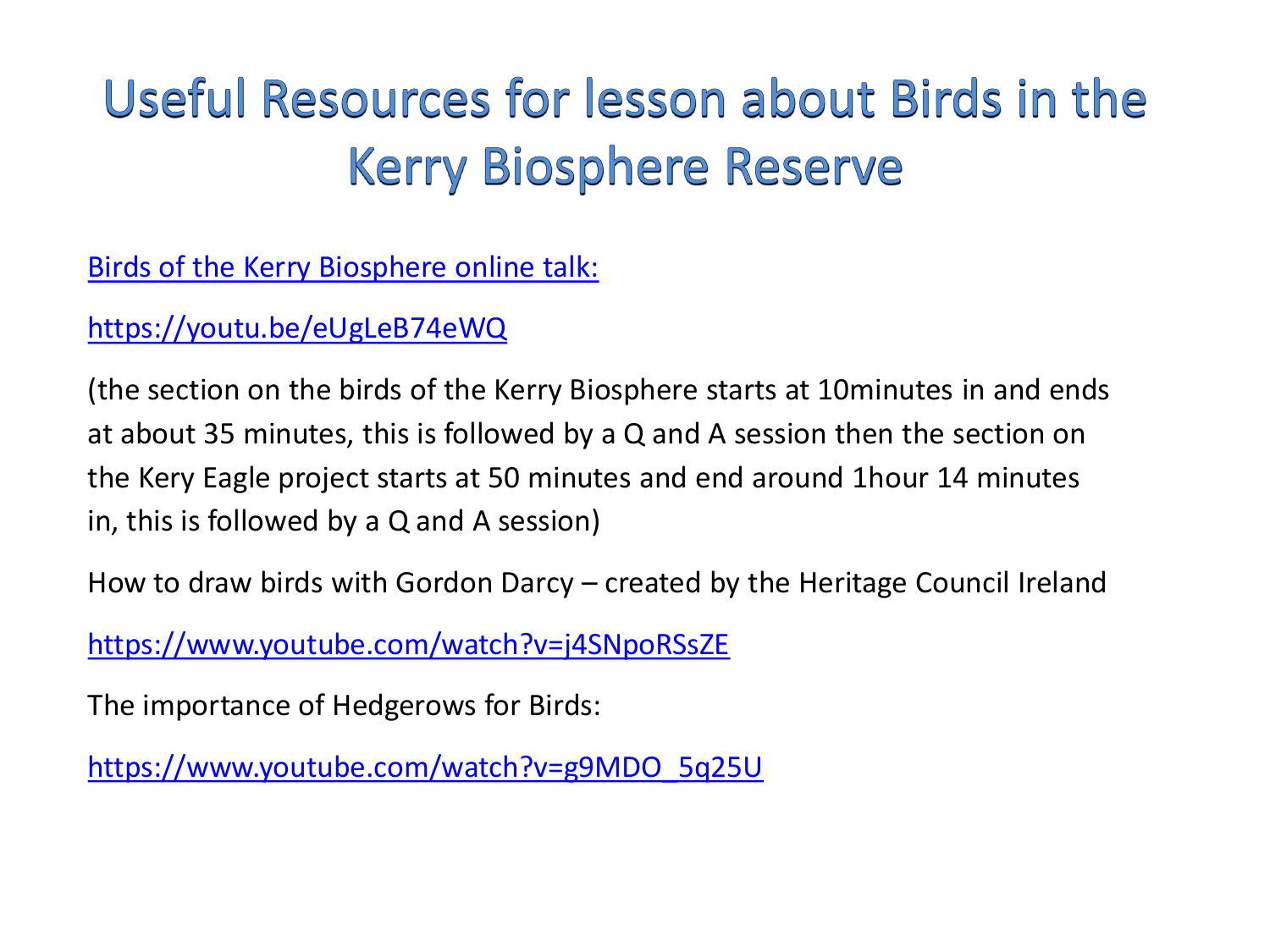Video of common Irish Garden Birds and their songs 1: <https://www.youtube.com/watch?v=IS5UvNXnAHg>

Video of common Irish Garden Birds and their songs 2: <https://www.youtube.com/watch?v=j75UqHKkwY4>

Guess the Bird: <https://www.youtube.com/watch?v=nJ3NBlXFCxk>

How to identify birds by their songs – a guide for young people, created by Birdwatch Ireland <https://www.youtube.com/watch?v=yqHdi-ePVFE>

Raptor re-introductions – learning about birds of prey, created by Birdwatch Ireland

<https://www.youtube.com/watch?v=0sHYUD1f0VI>